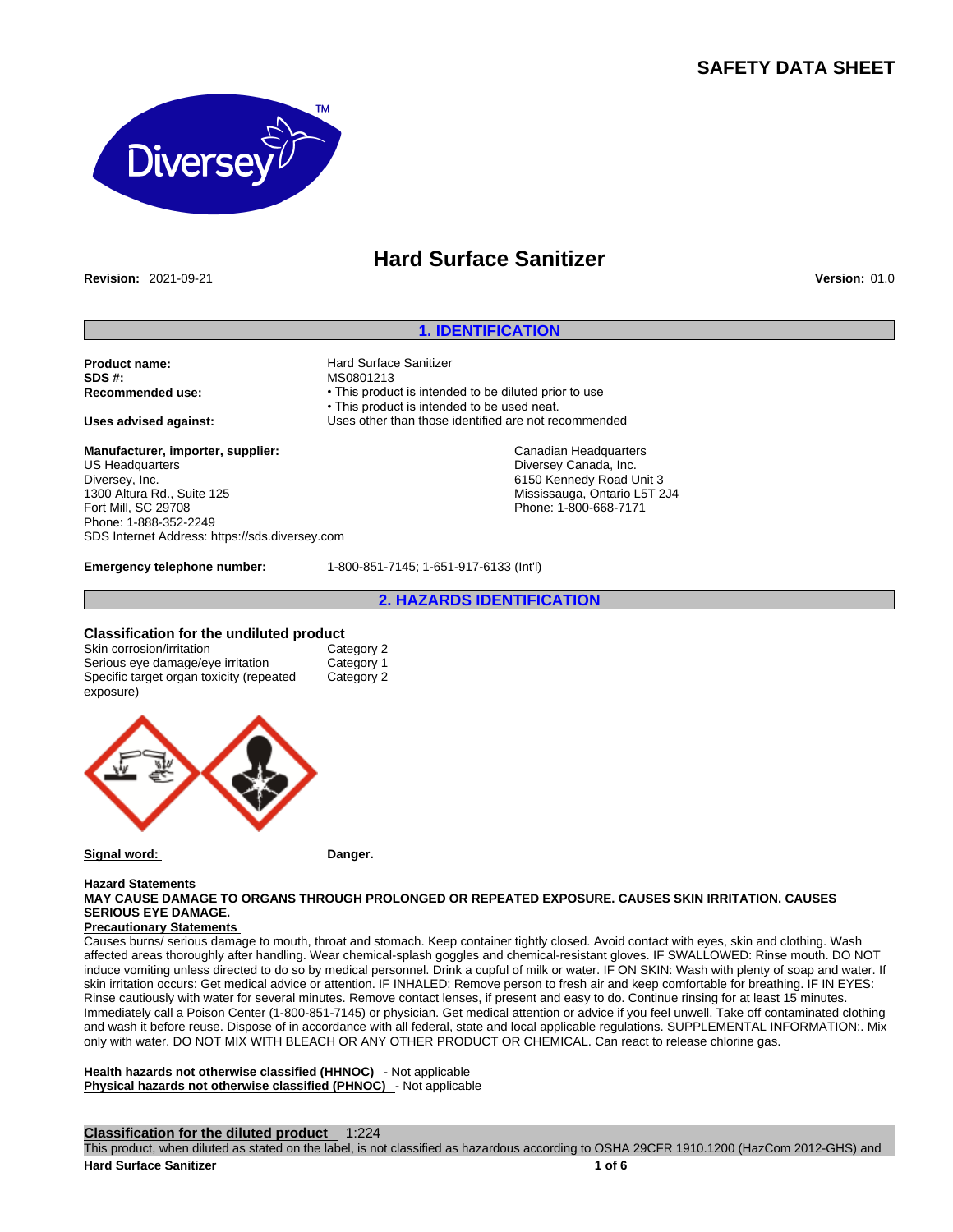Canadian Hazardous Products Regulations (HPR) (WHMIS 2015-GHS).

#### **Hazard and Precautionary Statements**

None required.

## **3. COMPOSITION/INFORMATION ON INGREDIENTS**

## **Classified Ingredients**

| Ingredient(s)                                   | CAS#       | Weight %      |
|-------------------------------------------------|------------|---------------|
| Alcohols, C12-15, ethoxylated (7-<15EO)         | 68131-39-5 | 1 - 5%        |
| Sodium carbonate                                | 497-19-8   | 1 - 5%        |
| n-Alkyl (68% C12, 32% C14) dimethyl ethylbenzyl | 68956-79-6 | $1 - 5%$      |
| ammonium chloride                               |            |               |
| n-Alkyl (60% C14, 30% C16, 5% C12, 5% C18)      | 68391-01-5 | $1 - 5%$      |
| dimethyl benzyl ammonium chloride               |            |               |
| Tetrasodium salt of EDTA                        | 64-02-8    | $0.5 - 1.5\%$ |

## **4. FIRST AID MEASURES**

## **Undiluted Product:**

**Eyes:** IF IN EYES: Rinse cautiously with water for several minutes. Remove contact lenses, if present and easy to do. Continue rinsing for at least 15 minutes.

**Skin:** IF ON SKIN: Wash with plenty of soap and water. If skin irritation occurs: Get medical advice/attention.

**Inhalation:** IF INHALED: Remove person to fresh air and keep comfortable for breathing.

**Ingestion:** IF SWALLOWED: Rinse mouth. DO NOT induce vomiting unless directed to do so by medical personnel. Drink a cupful of milk or water.

**Notes to physician:** Probable mucosal damage may contraindicate the use of gastric lavage.

#### **Most Important Symptoms/Effects:** No information available.

**Immediate medical attention and special treatment needed** Not applicable.

**Aggravated Medical Conditions:** Individuals with chronic respiratory disorders such as asthma, chronic bronchitis, emphysema, etc., may be more susceptible to irritating effects.

## **Diluted Product:**

**Eyes:** Rinse with plenty of water. **Skin:** No specific first aid measures are required **Inhalation:** No specific first aid measures are required **Ingestion:** IF SWALLOWED: Call a Poison Center (1-800-851-7145) or doctor/physician if you feel unwell.

## **5. FIRE-FIGHTING MEASURES**

| Specific methods:             | No special methods required                                                              |
|-------------------------------|------------------------------------------------------------------------------------------|
| Suitable extinguishing media: | The product is not flammable. Extinguish fire using agent suitable for surrounding fire. |
| Specific hazards:             | Corrosive material (See sections 8 and 10).                                              |

**Special protective equipment for firefighters:** As in any fire, wear self-contained breathing apparatus pressure-demand, MSHA/NIOSH (approved or equivalent) and full protective gear.

**Extinguishing media which must not be used for safety reasons:** No information available.

## **6. ACCIDENTAL RELEASE MEASURES**

**Personal precautions:** Put on appropriate personal protective equipment (see Section 8.). **Environmental precautions and clean-up methods:**  Clean-up methods - large spillage. Material is toxic to fish. Do not discharge into lakes, streams, ponds, or public water unless in accordance with an NPDES permit. Prevent product from entering drains. Water runoff can cause environmental damage. Soak up with inert absorbent material. Sweep up and shovel into suitable containers for disposal. Use a water rinse for final clean-up.

## **7. HANDLING AND STORAGE**

**Handling:** Can react to release hazardous gases. May vigorously react with acids resulting in spattering and excessive heat. Do not mix with other products or chemicals except as directed on the label. Mix only with water. FOR COMMERCIAL AND INDUSTRIAL USE ONLY. Avoid contact with skin, eyes and clothing. Wash thoroughly after handling. Do not taste or swallow. Product residue may remain on/in empty containers. All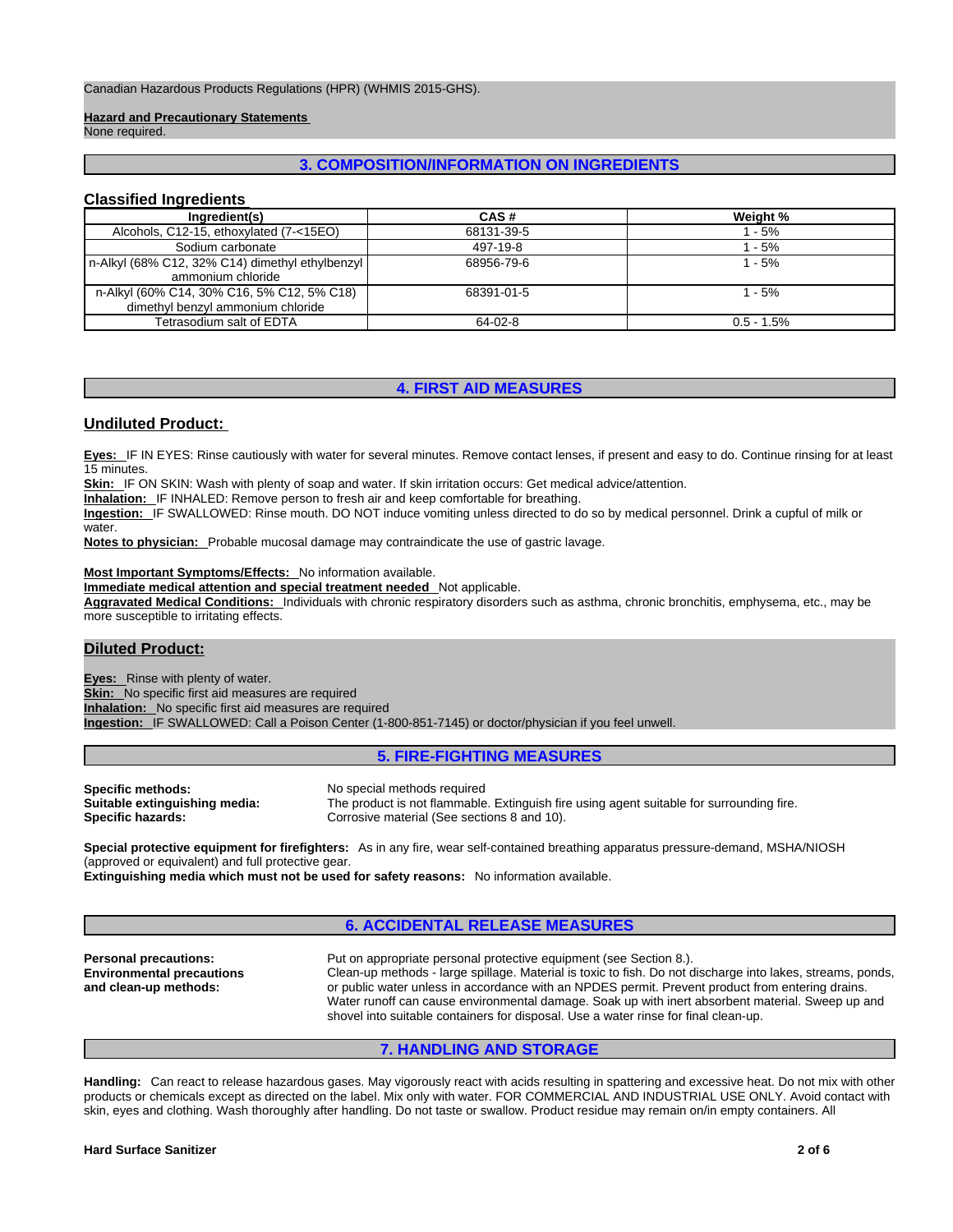precautions for handling the product must be used in handling the empty container and residue. Avoid breathing vapors or mists. Use only with adequate ventilation. Remove and wash contaminated clothing and footwear before re-use. DO NOT MIX WITH BLEACH OR ANY OTHER PRODUCT OR CHEMICAL. Can react to release chlorine gas. FOR COMMERCIAL AND INDUSTRIAL USE ONLY. **Storage:** Keep tightly closed in a dry, cool and well-ventilated place.

## **8. EXPOSURE CONTROLS / PERSONAL PROTECTION Exposure Guidelines:** This product, as supplied, does not contain any hazardous materials with occupational exposure limits established by the region specific regulatory bodies. **Undiluted Product: Engineering measures to reduce exposure:** Good general ventilation should be sufficient to control airborne levels. **Personal Protective Equipment**  It is the responsibility of the employer to determine the potential risk of exposure to hazardous chemicals for employees in the workplace in order to determine the necessity, selection, and use of personal protective equipment. **Eye protection: Chemical-splash goggles. Hand protection:** Chemical-resistant gloves. **Skin and body protection:** No personal protective equipment required under normal use conditions. **Respiratory protection:** In case of insufficient ventilation wear suitable respiratory equipment. A respiratory protection program that meets OSHA's 29 CFR 1910.134 and ANSI Z88.2 requirements must be followed whenever workplace conditions warrant a respirator's use. **Hygiene measures:** Handle in accordance with good industrial hygiene and safety practice. **Diluted Product: Engineering measures to reduce exposure:** Good general ventilation should be sufficient to control airborne levels.

#### **Personal Protective Equipment**

**Eye protection:** No personal protective equipment required under normal use conditions. **Hand protection:** No personal protective equipment required under normal use conditions. **Skin and body protection:** No personal protective equipment required under normal use conditions. **Respiratory protection:** No personal protective equipment required under normal use conditions. **Hygiene measures:** Handle in accordance with good industrial hygiene and safety practice.

## **9. PHYSICAL AND CHEMICAL PROPERTIES**

**Explosion limits: - upper:** Not determined **- lower:** Not determined **Physical State:** Liquid **Color:** Clear , Red **Color:** Clear , Red **Color:** Clear , Red **Color:** Clear , Red **Evaporation Rate:** No information available **Odor threshold:** No information available. **Boiling point/range: Not determined Melting point/freezing point (°C):** Not determined **Melting point/freezing point (°C):** Not determined **Melting point/freezing point (°C):** Not determined **Autoignition temperature:** No information available **Solubility:** Completely Soluble **Solubility in other solvents:** No information available **Relative Density (relative to water):** 1.04 **Density:** 1.04 Kg/L<br> **Bulk density:** No information available **Bulk density:** No information available **Bulk density:** No information available **Bulk density:** No information available **Vapor pressure:** No information available.<br> **Flash point (°F):** > 200 °F > 93 °C **Partition coefficient (n-octanol/water):** N **Viscosity:** 20 **Elemental Phosphorus:** 0.00 % by wt. **VOC:** 0.3 % \* **pH:** > 11 **Flammability (Solid or Gas):** Not applicable **Corrosion to metals:** Not corrosive to metals **Sustained combustion:** Not applicable

**Partition coefficient (n-octanol/water):** No information available

#### **Dilution pH:** ≈ 10.5 **Dilution Flash Point (°F):** > 200 °F > 93.4 °C **VOC % by wt. at use dilution:** 0.001 %

\* - Title 17, California Code of Regulations, Division 3, Chapter 1, Subchapter 8.5, Article 2, Consumer Products, Sections 94508

**10. STABILITY AND REACTIVITY**

**Reactivity:** Not Applicable **Stability:** The product is stable

**Hard Surface Sanitizer 3 of 6**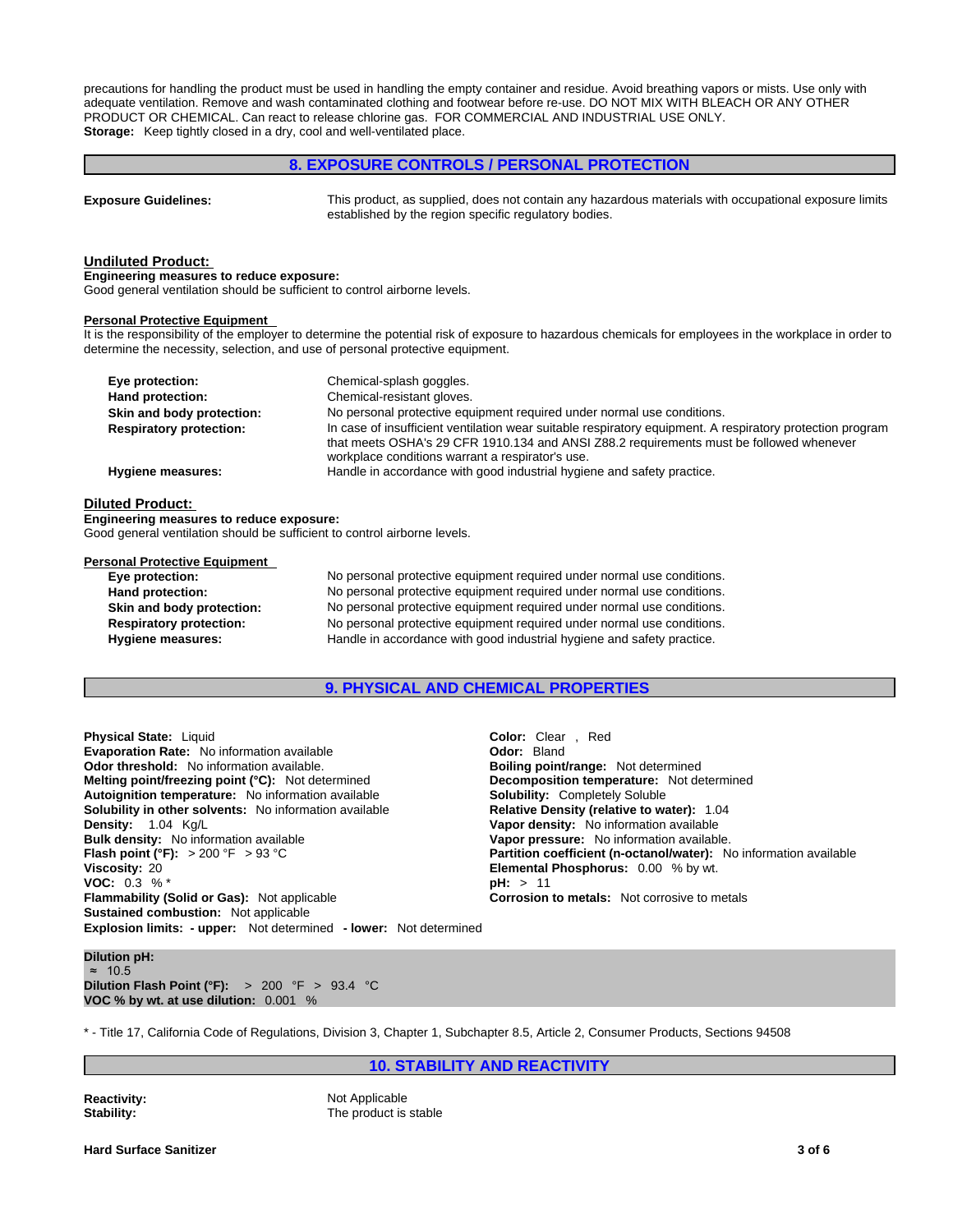**Hazardous decomposition products:**<br>Materials to avoid:

**Possibility of hazardous reactions:** May vigorously react with acids resulting in spattering and excessive heat.<br>Hazardous decomposition products: None reasonably foreseeable. **Materials to avoid:** Acids. Strong acids. Do not mix with any other product or chemical unless specified in the use directions. Oxidizing agents. Anionic surfactant. Do not mix with chlorinated products (such as bleach).

**Conditions to avoid:** None known.

**11. TOXICOLOGICAL INFORMATION**

**Information on likely routes of exposure:**

Skin contact, Inhalation, Ingestion, Eye contact

## **Delayed, immediate, or chronic effects and symptoms from short and long-term exposure**

**Skin contact:** Causes skin irritation. Symptoms may include pain (which may be delayed), redness, and/or discomfort. **Eye contact:** Corrosive. Causes serious eye damage. Symptoms may include pain, burning sensation, redness, watering, blurred vision or loss of vision.

**Ingestion:** Causes burns/ serious damage to mouth, throat and stomach. Symptoms may include stomach pain and nausea. **Inhalation:** May cause irritation and corrosive effects to nose, throat and respiratory tract. Symptoms may include coughing and difficulty breathing.

**Sensitization:** No known effects.

**Target Organs (SE):** None known

**Target Organs (RE):** No information available

**Carcinogen Listings:** Ethylalcohol is only classified as an IARC 1 carcinogen and California Prop 65 chemical when it is meant for ingestion in alcoholic beverages. We do not produce alcoholic beverages; therefore it is not considered a carcinogen in our products.

## **Numerical measures of toxicity**

| ATE - Oral (mg/kg):             | >5000 |
|---------------------------------|-------|
| ATE - Dermal (mg/kg):           | >5000 |
| ATE - Inhalatory, mists (mg/l): | >20   |

## **12. ECOLOGICAL INFORMATION**

**Ecotoxicity:** No information available.

**Persistence and Degradability:** No information available.

**Bioaccumulation:** No information available.

## **13. DISPOSAL CONSIDERATIONS**

Do not contaminate water, food, or feed by storage or disposal.

#### **Waste from residues / unused products (undiluted product):**

This product, as sold, if discarded or disposed, is a hazardous waste according to Federal regulations (40 CFR 261). Under RCRA, it is the responsibility of the user of the product to determine, at the time of disposal, whether the waste solution meets RCRA criteria for hazardous waste. Dispose in compliance with all Federal, state, provincial, and local laws and regulations.

#### **Waste from residues / unused products (diluted product):**

This product, when diluted as stated on this SDS, is not a hazardous waste according to Federal regulations (40 CFR 261). Under RCRA, it is the responsibility of the user of the product to determine, at the time of disposal, whether the waste solution meets RCRA criteria for hazardous waste. Dispose in compliance with all Federal, state, provincial, and local laws and regulations.

**Pesticide Storage:**

Refer to product label.

**Pesticide Disposal:** Refer to product label.

**Container Disposal:**

**Hard Surface Sanitizer 4 of 6**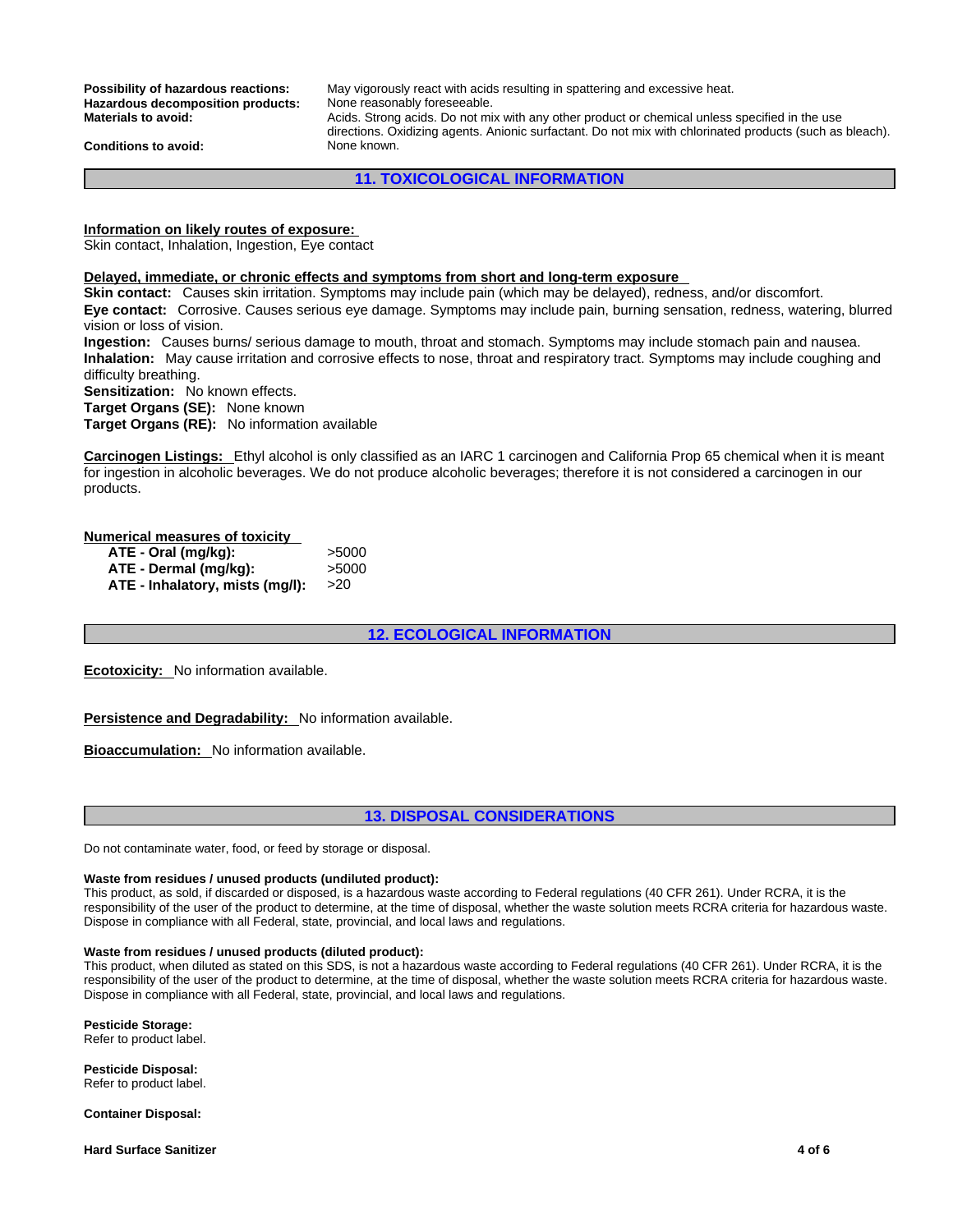#### **RCRA Hazard Class (undiluted product):** D002 Corrosive Waste. **RCRA Hazard Class (diluted product):** Not Regulated.

## **14. TRANSPORT INFORMATION**

**DOT/TDG/IMDG:** The information provided below is the full transportation classification for this product. This description does not account for the package size(s) of this product, that may fall under a quantity exception, according to the applicable transportation regulations. When shipping dangerous goods, please consult with your internal, certified hazardous materials specialist to determine if any exceptions can be applied to your<br>shipment.

## **DOT (Ground) Bill of Lading Description:** NOT REGULATED

## **IMDG (Ocean) Bill of Lading Description:** NOT REGULATED

## **15. REGULATORY INFORMATION**

# **International Inventories at CAS# Level**

All components are listed or otherwise exempt

## **U.S. Regulations**

**EPA Reg. No. :** 875-106

This chemical is a pesticide product registered by the United States Environmental Protection Agency and is subject to certain labeling requirements under federal pesticide law. These requirements differ from the classification criteria and hazard information required for safety data sheets (SDS), and for workplace labels of non-pesticide chemicals. The hazard information required on the pesticide label is reproduced below. The pesticide label also includes other important information, including directions for use.

DANGER: CORROSIVE. Causes irreversible eye damage and skin burns. Harmful if absorbed through the skin. Do not get in eyes, on skin, or on clothing. Wear chemical splash-proof goggles or face shield, rubber gloves and protective clothing when handling. Wash thoroughly with soap and water after handling and before eating, drinking, chewing gum, using tobacco or using the toilet. Remove contaminated clothing and wash clothing before reuse. ENVIRONMENTAL HAZARDS: This product is toxic to fish.

#### **CERCLA/ SARA**

## **Canadian Regulations**

| Ingr                         | - 44<br>- CAS <i></i> | NPP <sup>-</sup><br>тπ. |
|------------------------------|-----------------------|-------------------------|
| $F_{4h}$<br>ᆞ<br>conc<br>⊂u' | ĸд.                   |                         |

## **16. OTHER INFORMATION**

## **NFPA (National Fire Protection Association)**

Rating Scale: (Low Hazard) 0 - 4 (Extreme Hazard)

**Health** 3 **Flammability** 0 **Instability** 0 **Special Hazards** -

## **Diluted Product:**

**Health** 0 **Flammability** 0 **Instability** 0 **Special Hazards** -

**Revision:** 2021-09-21 **Version:** 01.0

**Reason for revision:** Not applicable

**Prepared by: North American Regulatory Affairs**<br> **Additional advice: Note in the Section Property Property Property Property Property Affairs Additional advice:** • Does not contain an added fragrance

*Notice to Reader: This document has been prepared using data from sources considered technically reliable. It does not constitute a warranty,*